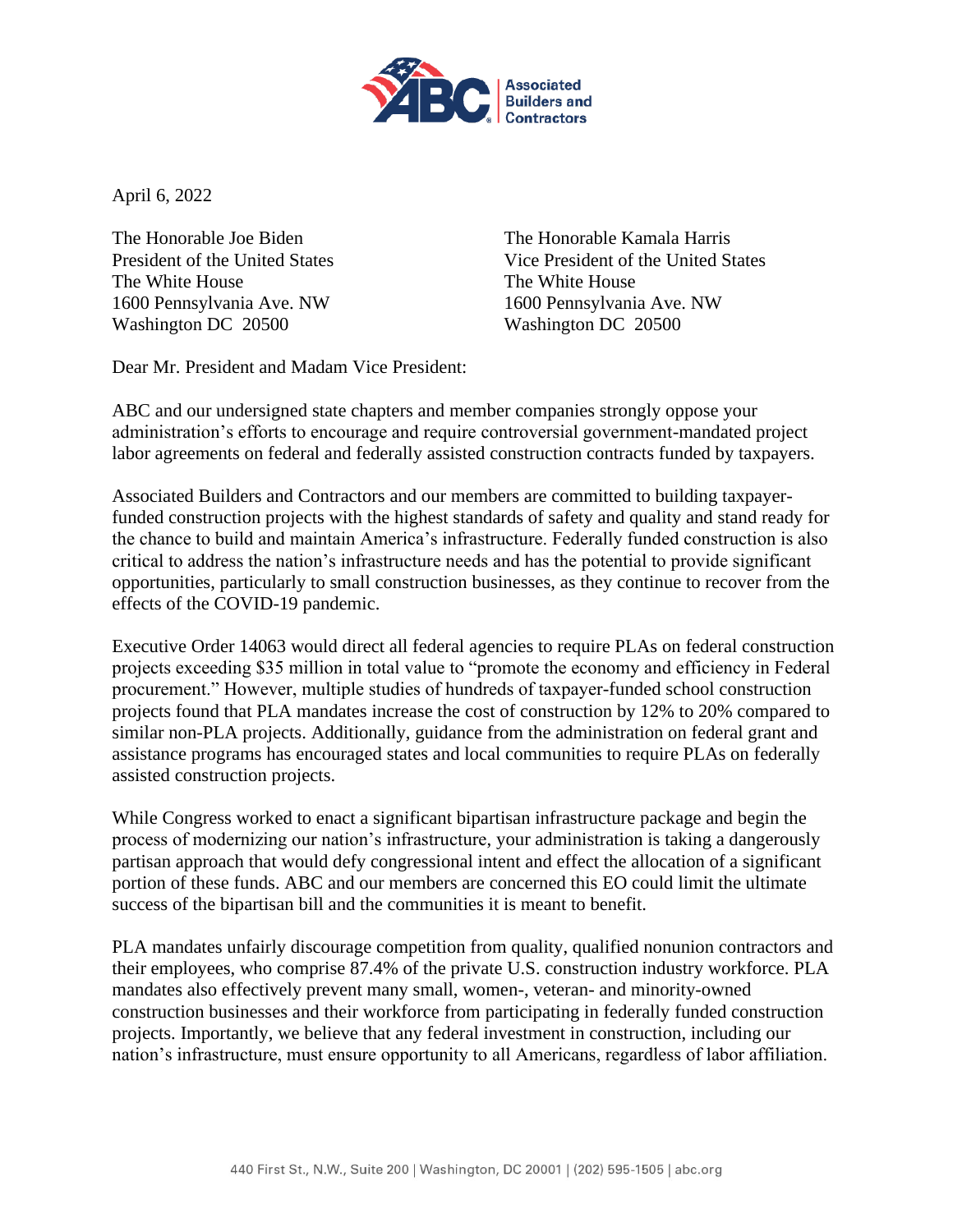In addition, recent government-mandated PLAs on federal and federally assisted projects have resulted in litigation, reduced competition, increased costs, needless delays and poor local hiring outcomes. Simply put, hardworking taxpayers are getting less and paying more when PLAs are encouraged or mandated during the procurement of federal and federally assisted construction projects.

The administration has a unique opportunity to uphold the bipartisan work included in the Infrastructure Investment and Jobs Act (Public Law 117-58) and other legislation that funds critical construction projects throughout the country.

ABC members, along with many other construction employers, provide well-paying jobs and benefits for their employees. ABC and our undersigned state chapters and members support fair and open competition and oppose government-mandated or encouraged PLA requirements on federal and federally assisted projects because hardworking taxpayers deserve more efficient and effective policies that will encourage all qualified contractors and their skilled workforce to compete to build long-lasting, quality projects at the best price.

Sincerely,

Associated Builders and Contractors

# **Alabama:**

ABC Alabama Chapter ABC North Alabama Chapter Action Concrete Cutting, LLC ADCO Companies, LTD. Alpha Resources, LLC Ard Contracting, Inc. BL Harbert International Building & Earth Sciences, Inc. Comfort Systems USA (Southeast), Inc. E&H Steel Corporation Early Services, Inc. Environmental Systems Corporation of Huntsville Garrison Steel Fabricators Gaylor Electric GEO Solutions, LLC Gregory Construction Services GTEC, LLC Halliburton Surveying & Mapping, LLC

Hensel Phelps Jesse Stutts, Inc. Jim Cooper Construction Co., Inc. Johnson Waterproofing Company Lee Builders, Inc. Limestone Building Group M & D Mechanical Contractors, Inc. Marathon Electrical Contractors, LLC. McInnis Construction, LLC Quality Glass Co., Inc. Robins & Morton Southern Carpet, Hardwood and Tile, Inc. Stewart Electric Coo., Inc. StoneRiver, Inc. The Clement Group, LLC Thompson Engineering, Inc. Total Backing Safety Turner Construction Co.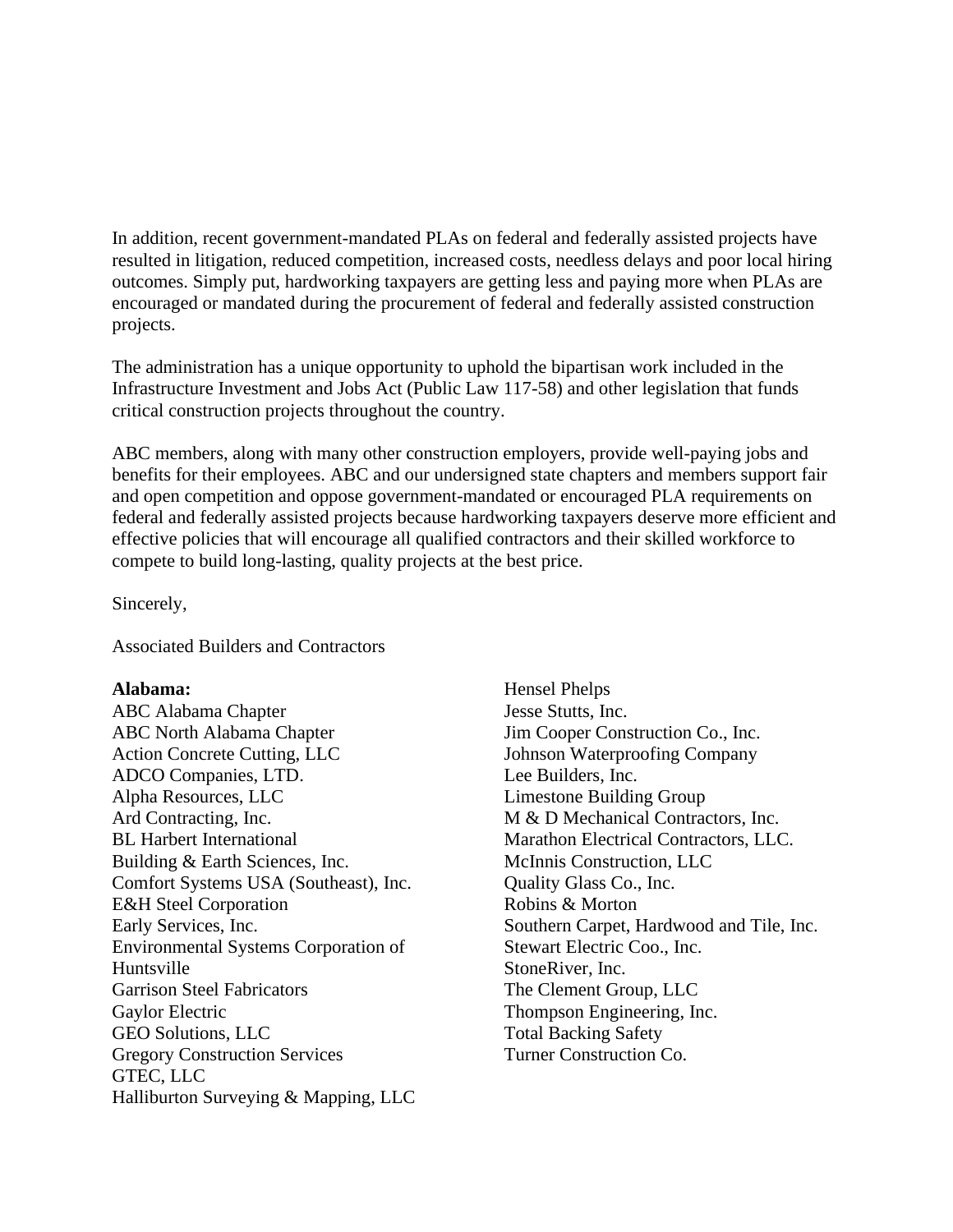## **Alaska:**

ABC Alaska Chapter A & A Roofing Co., Inc. Aleutian Electrical Contractors, INC. Current River Electric Klebs Mechanical, Inc. Richards Masonry LLC Samson Electric, Inc. Slayden Plumbing & Heating, Inc. Woods Plumbing and Heating, Inc.

#### **Arizona:**

Arizona Builders Alliance Achilles Inc. DP Electric Inc. Fisher Sand & Gravel Co. Hensel Phelps J.B. Steel JFK Electric K2 Electric Kazal Fire Protection, Inc. Kearney Electric, Inc. Kortman, Inc. Lloyd Construction Company, Inc. Pete King Construction Company Pueblo Mechanical Sundt Construction, Inc. TD Industries Willmeng Construction Wilson Electric

## **Arkansas:**

ABC Arkansas Chapter Fureigh Inc. Koontz Electric Co., Inc. Summit Fire & Security

#### **California:**

ABC Central California Chapter ABC Northern California Chapter ABC San Diego Chapter ABC Southern California Chapter Absolute Electrical

Access Electric, Inc. Ace Coolers Inc. Ace Electric, Inc. Agilitech Ahrens Mechanical All Surface Roofing & Waterproofing, Inc. Alliant Insurance Services, Inc. Alpha Mechanical, Inc. Anderson Air Conditioning L.P. ANI Mechanical Inc. APC, Inc. Atlas Mechanical, Inc. Barrack-Nickols Contracting BCP Mechanical LLC Bergelectric Corp. Brian Cox Mechanical, Inc. BSW Roofing, Solar & Air Buxcon Sheet Metal, Inc. Calray Electric, Inc. Casper Company CATS 4U, Inc. Cavignac &Associates Cemco Electric, Inc. Chain Link Fence & Supply, Inc. Chapman Air Systems, Inc. Christie Electric CMT Alpine Electric, Inc Collins Plumbing, Inc. Consolidated Mechanical Air Conditioning & Heating, Inc. Cook Engineering, Inc. Cooper Oates Air Conditioning, Inc. Countywide Mechanical Systems, Inc. Crown Electrical Corp. CRP Plumbing Company, Inc. Dan Worley Plumbing, Inc. DataNet Solutions Group David Crowell Electric, Inc. Davis Framing, Inc. Davis Mechanical Systems Deacon Construction, LLC Deacon Corp. Dempsey Construction Inc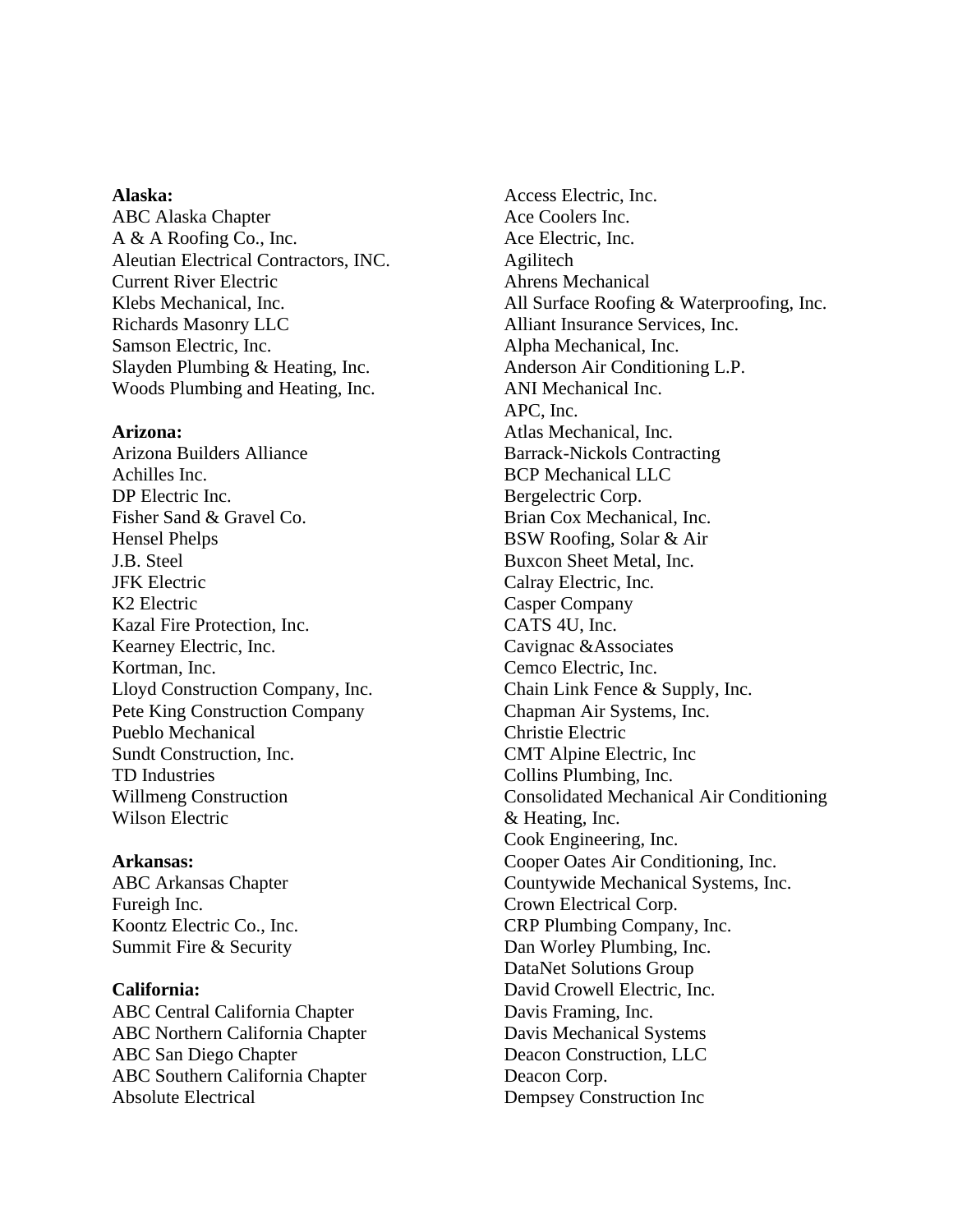Dick Miller, Inc. Diversified Project Services International, Inc. Division 8, Inc. ECC Electrical Services Company Electronic & Telecom Systems, Inc. Elite Air Conditioning, Inc. Floyd Auten Electric, Inc Foddrill Construction Corporation Four C's Construction Fox Plumbing / Fox Pump Systems Franklin Construction, Inc. Fringe Insurance Services, Inc. Go-Staff, Inc. GPS Plumbing Helix Electric Helix Mechanical, Inc HPS Mechanical, Inc. I.E.-Pacific, Inc. Integrated Communications & Data Interpipe Contracting, Inc. Intersect Technology Institute, Inc. ITI Cabling, Inc iWire Electric J. Noble Binns Plumbing Co., Inc. J.H. Bryant Jr., Inc. J.M.A. Construction JDC Contracting K&S Air Conditioning, Inc. K. E. Rodgers Inc. KS Plumbing, Inc. Laser Electric, Inc. Lefever Electric Lighting Technology Services, Inc. LMS Reinforcing Steel Group Low Voltage Integrated Systems Lusardi Construction Company Macpherson Energy Maxim Construction Company, Inc. McClure Mechanical Systems, Inc. McEneaney Construction, Inc. Mech One, Inc.

Mel Smith Electric, Inc. MK Electric & Design, Inc. MWC Group, Inc. NKS Mechanical Contracting, Inc. Pacific Building Group Pacific Rim Mechanical Contractors, Inc. Paradigm Mechanical Corp. Pathway Communications Ltd Pavletich Electric & Communications, Inc. Perfection Stainless Fabrication, Inc. Prime Electrical Services, Inc. PWC, Inc. R.L. Mays Construction, Inc. Rancho Mesa Insurance Services, Inc. RCP Block & Brick RDM Electric Company, Inc. Robert Heely Construction Ro's Precise Painting, Inc. Rowan Electric, Inc. Ryan Electric, Inc. S W Allen Construction, Inc. Scott Michael, Inc. Sebastian SH Mechanical Inc. Sherwood Electric, Inc. Sherwood Mechanical, Inc. SJ Electric Co. Southcoast Heating & Air Conditioning, LP Southwest Construction Services, Inc. Steelcore Electric, Inc. Stephens Construction, Inc. Strang Heating and Air Conditioning, Inc. Surety Associates of Southern California Sutherlin Contracting, Inc. SWCS, Inc. Tel Tech Plus, Inc. Temp Power Systems Tetrad Contracting Group, Inc. The T&M Group Titan Fire Protection, Inc. Trench Plate Rental Company Tri-Power Electrical Contractors, Inc. United Contractors, Inc.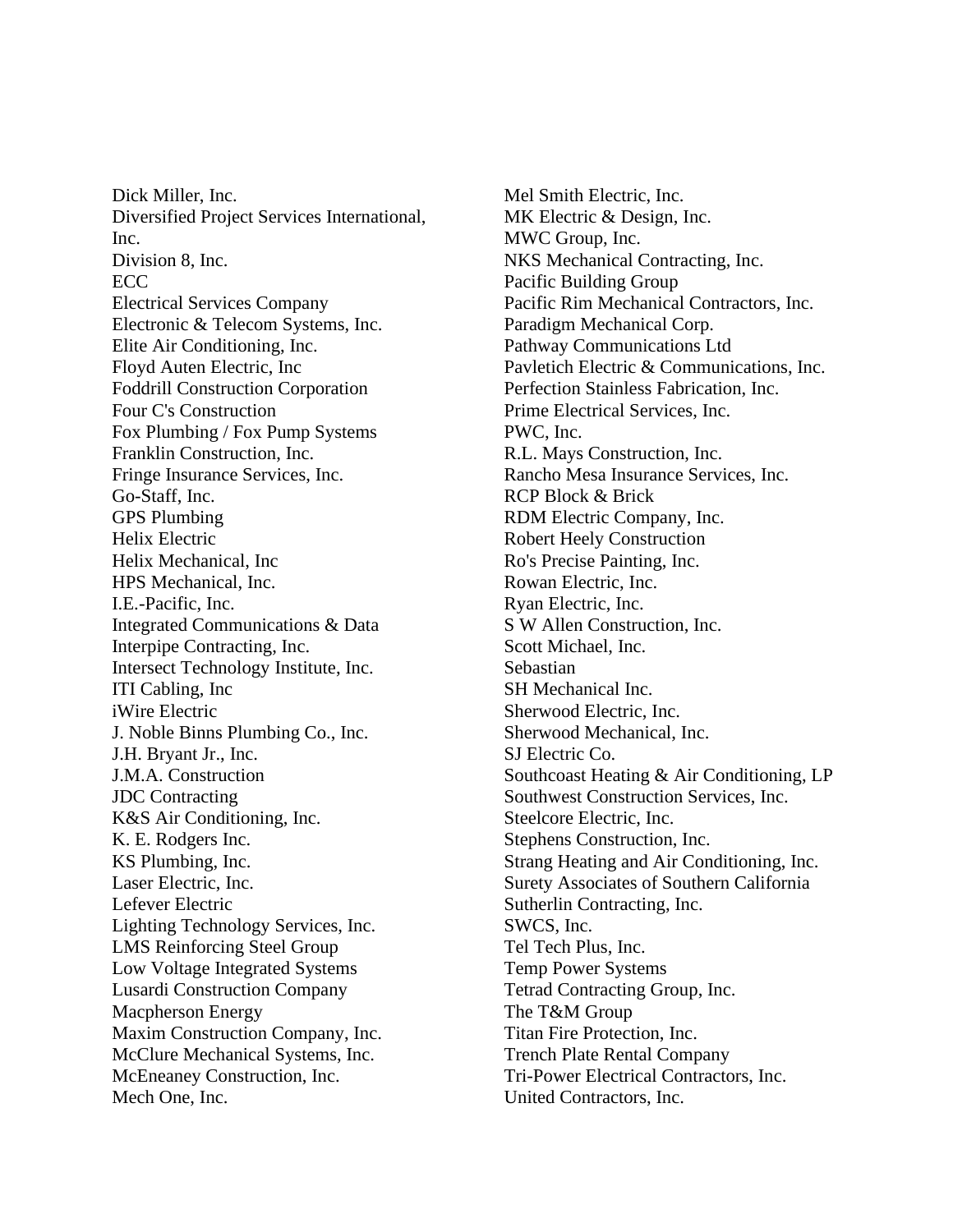Valley Fence Company West Coast Air Conditioning Co. Inc. West Coast Group Benefits West Point Mechanical Western Bay Sheet Metal, Inc. West-Tech Contracting, Inc. Wright Contracting LLC

# **Colorado:**

ABC Rocky Mountain Chapter Construction Industry Training Council of Colorado CRS Insurance Brokerage Drywall Partitions, Inc. Heating & Plumbing Engineers, Inc. Hensel Phelps Milender White Phase 2 Company Phoenix Masonry, Inc. ProCraft Mechanical, Inc. RK Industries, LLC. Small Giants White Construction Group

#### **Connecticut:**

ABC Connecticut Chapter Advanced Performance Glass, Inc. All-Brite Electric, Inc. Automated Building Systems, Inc. C & H Electric, Inc. Colossale Siteworks Construction Cost Solutions, LLC Di Rienzo Mechanical Contractors, Inc. Do-All Drywall, Inc. Ductco, LLC E.A. Quinn Landscape Contracting, Inc. Eagle Rivet Roof Service Corporation Elite Construction Rentals LLC ENCON, Inc. FERGUSON GDS Contracting Corp. Griffin Electrical Contractors, Inc. HHS Mechanical Contractors, Inc.

Interstate Electrical Service Corporation KBE Building Corporation Kronenberger & Sons Restoration, Inc. LaRosa Building Group, LLC Midstate Site Development, LLC Mohawk Northeast Network Design and Construction, Inc. Network Interiors, Inc NEXGEN Steel Erectors, Inc. Old Colony Construction, LLC Petra Construction Corporation P.J. Lodola & Sons, Inc. Richards Corporation Shepardville Construction, LLC Smith Brothers Insurance, LLC Summit Scaffold Services, LLC Superior Products Dist., Inc. T&T Electrical Contractor's, Inc. The NY-Conn Corporation VMS Construction Company

#### **Delaware:**

ABC Delaware Chapter Artisans' Bank Assurance Media, LLC Bauguess Electrical Services Inc. BW Electric, Inc. Erco Ceilings, Blinds & Doors GB Shades, LLC George & Lynch, Inc. GFP Cement Contractors LLC GGA Construction Jamestown Painting, Inc. M & S Painting, Inc M. Davis & Sons, Inc. Master Interiors, Inc. Newark Insulation Company, Inc. P & C Roofing, Inc. Pace Electrical & Generator Services Quality Heating & A/C Co., Inc. RC Fabricators, Inc. Ralph G. Degli Obizzi & Sons Service Unlimited, Inc.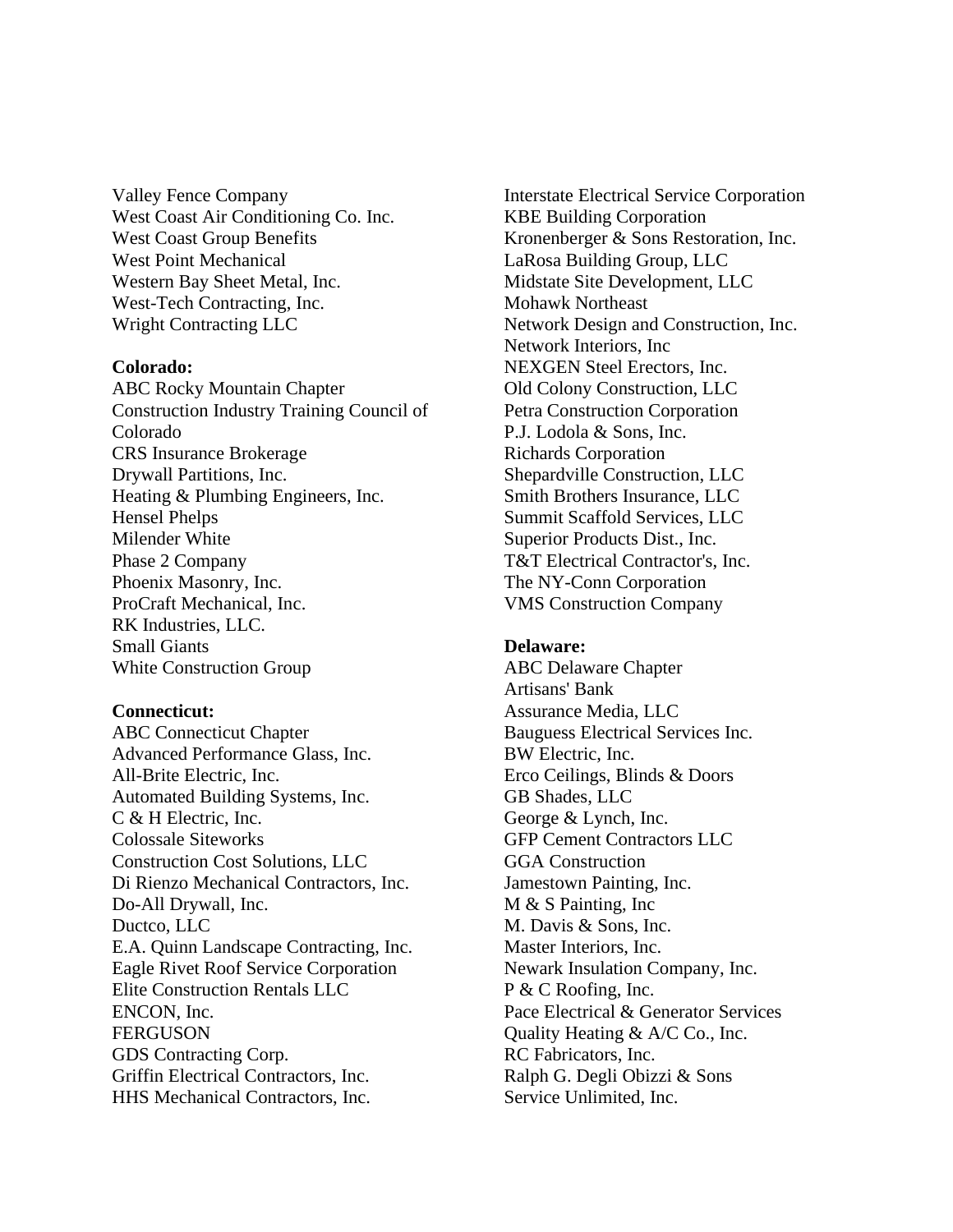Summit Equipment Rental, Inc. Wohlsen Construction Company

# **District of Columbia:**

District Electrical Services Goldin & Stafford, LLC Miller & Long DC, Inc.

# **Florida:**

ABC Central Florida Chapter ABC Florida East Coast Chapter ABC Florida First Coast Chapter ABC Florida Gulf Coast Chapter ABC North Florida Chapter Aagaard-Juergensen, LLC ActionCOACH Tampa Bay Air Design Systems, Inc. AKCA LLC Albu & Associates, Inc. Allstate Steel Co., Inc. American Cutting & Drilling Co., Inc. American Electrical Contracting, Inc. Argos USA LLC Auld & White Constructors, LLC B & I Contractors, Inc. Baker Concrete Construction Balfour Beatty Batson-Cook Company Beacon Group, Inc Belt Engineering Benson's Heating & A/C Biggs Construction Co., Inc. Boca Leasing Center Inc. Brookstone Construction, LLC Campbell Plumbing & Mechanical Contractors Southeast, Inc. Carlton Construction Central Florida Waterproofing, Inc. Cepra Landscape, LLC Charles Richard Watson, LLC Cherokee Enterprises, Inc. Comfort Systems USA (Southeast), Inc. Commercial Millworks Inc.

CSI Contracting, Inc. Culpepper Construction Co. D&B Tile Distributors D.C. Crane Service, Inc. DK Murphy & Co Dreamcrete Custom Creations ECS, Florida Energy Air, Inc. Feddon Mechanical, LLC Gardner-Watson Decking Gaylor Electric GLE Associates, Inc. Guignard Company Hanto & Clarke General Contracotrs Harper Limbach Haskell Henriquez Electric Hensel Phelps Hoar Construction, LLC Hoffman Commercial Construction Holman, Inc. Hylant Hypower, Inc. Hyvac, Inc. ISI Demolition J. A. Croson LLC J. D. James, Inc. D/B/A Nature Bridges J. O. DeLotto & Sons, J.T. Equipment Service Co. Jack Jennings and Sons, Inc. JK2 Holmes Constructors, LLC JWR Construction Kenpat Maschmeyer Concrete McGriff Insurance Modern Plumbing Industries Modular Building Systems International LLC Morette Company Nash Plumbing and Mechanical LLC Omni Resource Group R. C. Stevens Construction Co. Randall Construction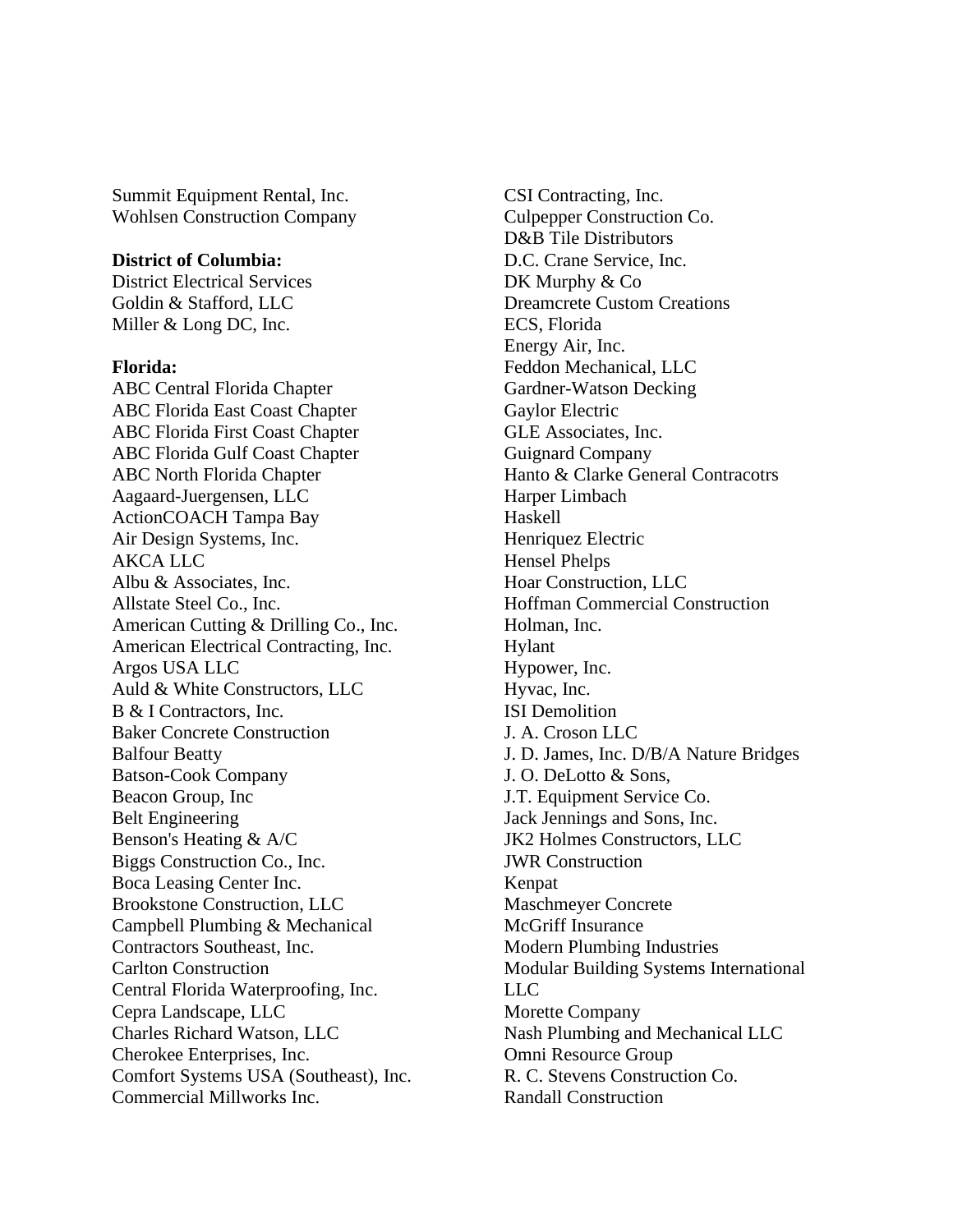Right Way Plumbing Co. Sawyer Safety Supply SDI Company ShayCore, LLC Sinns & Thomas Electrical Contracting, Inc. SSC Metal Fabrication Steve Guzzon Construction Stryker Electrical Contracting, Inc. Sunbelt Rentals Supermix Concrete and Superblock Tharp Plumbing Systems, Inc. The Everglades Group, LLC. Trade Management Tri-City Electrical Contractors, Inc. Waas Construction Co., Inc Walker & Company Inc Westbrook Service Corporation Wharton-Smith, Inc. Yellowstone Landscape

### **Georgia:**

ABC Georgia Chapter Clad Axis Comfort Systems USA (Southeast), Inc. Eardley's Inc. Fly & Form Concrete Structures, Inc. JAMCo, Inc. LDC Management Groups Oconee Construction Services, LLC Safety Consultants USA Titan Electric

#### **Hawaii:**

ABC Hawaii Chapter BORA, Inc. Hawaii Geophysical Services Hawaii Plumbing Group Oceanic Companies, Inc. RedHammer LLC

#### **Idaho:**

Modern Glass Company NNAC, Inc.

## **Illinois:**

ABC Illinois Chapter A.D. Binder Plumbing and Heating, LLC Battaglia Industries, Inc BSPI, Inc. Construction Contracting Services Inc Done Rite Construction Co., Inc. Dunaway Brothers Inc. ECI Construction Services Edge Electrical Systems, LLC IKON Electric, LLC John J. Pempek, Inc. K. Wohltman Construction, Inc. Louies Trenching Service Inc. Max Electric LLC Nolan Electric Construction Company, Inc Phoenix Modular Elevator Scapin Construction LLC Sharp and Williams, Inc. Soil and Material Consultants, Inc. Soukups Plumbing The Edge Construction Co., Inc.

# **Indiana:**

ABC Indiana/Kentucky Chapter All Trades Staffing, Inc. B.L. Brown Construction & Excavation, Inc. David's Contracting Co., Inc. DELTA Services, Inc. Don Myers P & H Inc. Easterday Construction Co., Inc. Fredericks, Inc. Contractors Gaylor Electric Jack Laurie Group Meyer Building, LLC Regional Construction Services, Inc. Rock n Dirt Excavating, LLC Royal Flush Inc. Tri-Vallet Glass Co. Inc. UGS Louisville Region WINCO Construction Company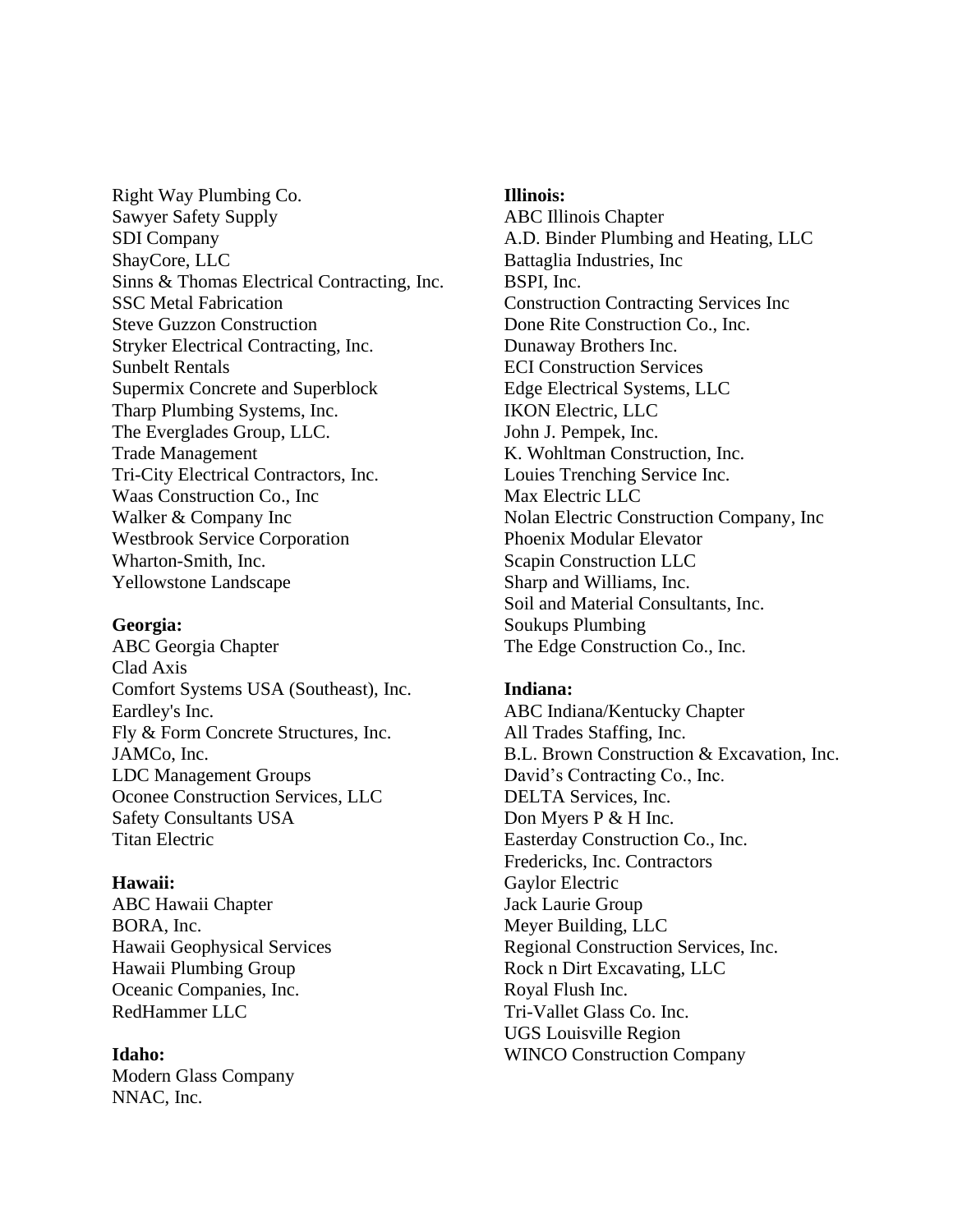## **Iowa:**

ABC Iowa Chapter ACI Mechanical, Inc. Ardent Lighting Group, L.L.C. C. H. McGuiness Co., Inc. Cruiser Electric Cunningham Inc EagleOne Safety Solutions LLC Hometown Plumbing & Heating Interstates, Inc. Knight Electric LLC Peterson Contractors, Inc. Price Electric Resource Services, Inc. Salow Mechanical Insulation Inc. Tom's Electric and Grain Equipment Inc Younglove Construction

# **Kansas:**

ABC Heart of America Chapter Assured Partners Bamford Fire Sprinkler Co., Inc. D'Agostino Mechanical Contractors, Inc. Electrical Associates Emery Sapp & Sons, Inc. Gunter Construction Company Haren Companies Ludeman Insulation & Supply, Inc Progressive Environmental & Safety, LLC Sorella Group, Inc Straub Construction Company, Inc. Teague Electric The Hayes Company

# **Kentucky:**

ABC Indiana/Kentucky Chapter Amteck, LLC Blanton Electric, Inc. Grayhawk, LLC Quality Stone & Ready Mix, Inc. Timmons Electric Co., Inc. Valcom Enterprises, Inc.

## **Louisiana:**

ABC New Orleans/Bayou Chapter ABC Pelican Chapter Aggregate Technologies Inc. Bevel Tech Group, Inc. Cajun Industries, LLC Cody's Transportation Systems LLC Command Construction Industries, LLC Durr Heavy Construction Emery Equipment Sales Rentals, Inc. EXCEL Group Higginbotham Insurance Laris Insurance Agency LEMOINE LPR Construction Merit Electrical, Inc. MMR Constructors, Inc. PALA-Interstate, LLC Performance Contractors, Inc. Republic Services United Rentals Wood

# **Maine:**

ABC Maine Chapter DeBlois Electric, Inc. Enterprise Electric, Inc. Ganneston Construction Corp Industrial Electrical Services LLC Johnson & Jordan Inc. N.S. Giles Foundations, Inc. Phoenix Welding R.J. Grondin & Sons Sheridan Construction The Cianbro Companies

# **Maryland:**

ABC Chesapeake Shores Chapter ABC Cumberland Valley Chapter ABC Baltimore Metro Chapter ABC Metro Washington Chapter ACECO, LLC Aegis Mechanical Corporation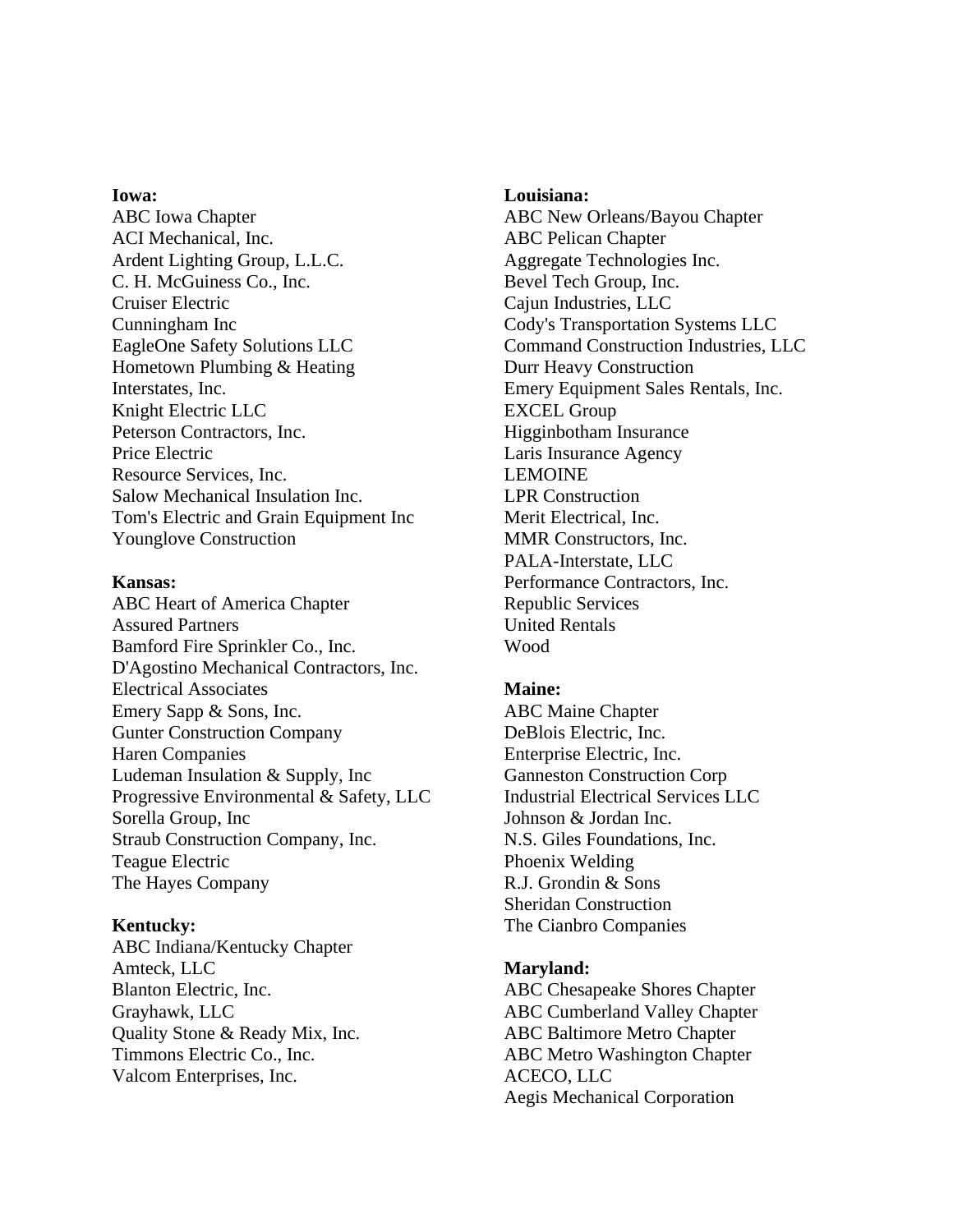Altimate Electric American Heritage Excavating, LLC BF Joy, LLC Baumgartner, Inc Bay Country Painters, Inc. Beaver Mechanical Contractors, Inc. Bradleigh Applications, Inc. Busy Ditch Inc. Calvert Utilities Chesapeake Sprinkler Company Clean Air Heating and Air Conditioning Co., Inc. Coakley & Williams Construction, Inc. Complete Mechanical & Electrical Solutions, LLC. (CMES) David A. Bramble, Inc. Delaware Elevator, Inc. Design Plus Sprinkler Systems, Inc. District Electrical Services EMJAY Engineering and Construction Co., Inc. Engineered Construction Products Ltd G H Nitzel, Inc. Genco Masonry, Inc. Granix Gray & Son, Inc. Green JobWorks Growth Solutions Team Harbor Roofing and Contracting, Inc. Harkins Builders, Inc. Henley Construction Co., Inc. HMS Insurance Associates, Inc. JS Global, LLC Kaempf and Harris Sheet Metal KatzAbosch L. F. Jennings, Inc. L.R. Willson & Sons, inc. L. W. Wolfe Enterprises, Inc. Lewis Contractors, Inc. Lightning Electric Mallick Mechanical Contractors Mark-Lang, Inc. Maryland Mechanical Systems, Inc.

MEM Contracting, Inc. Mid Atlantic Contracting, Inc. NLP Enterprises, Inc Power Component Systems, Inc. R.W. Warner, Inc. Reliable Contracting Company, Inc. Salco Mechanical Contractors Shapiro & Duncan Inc Spring Contracting Group Superior Mechanical Services Inc. Telligent Masonry The Eastern Sales and Engineering Co Windsor Electric Company Inc

## **Massachusetts:**

ABC Massachusetts Chapter Adams Plumbing & Heating, Inc. Better Comfort Systems Brattan Industries, Inc. Builders Systems Inc Byrne Sand & Gravel Co., Inc Capone Iron Corporation Coletta Contracting Co., Inc. DECCO, Inc. Erland Construction, Inc. Hughes Sheet Metal, Inc. Jim Dorsey & Son, Inc. Mc Labor Sources, Inc. Medford Wellington Service Co., Inc. Morduct LLC New Horizon Finishes, Inc. O'Keefe Plumbing & Heating, Inc R & R Window Contractors, Inc. Shawnlee Construction Stadelmann Electric, Inc.

# **Michigan:**

ABC of Michigan ABC Greater Michigan Chapter ABC Southeastern Michigan Chapter ABC Western Michigan Chapter A/C Electric A-1 Refrigeration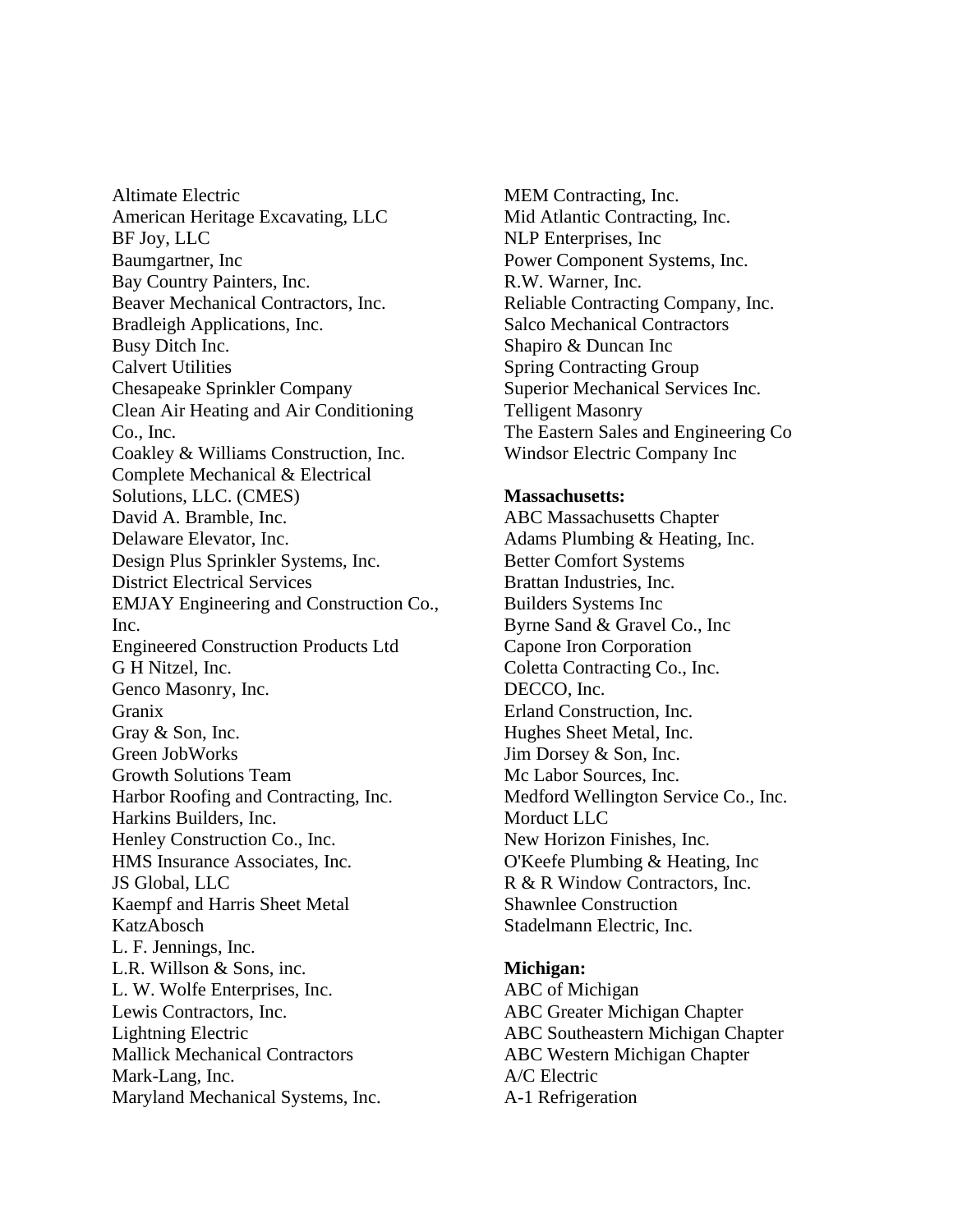AHC Inc. Airport Lighting Employee Owned, LL Answer Heating and Cooling, Inc Blasy Electric, Inc. Bratcher Electric, Inc. Buist Sheet Metal Company Burgess Concrete Construction CT Electrical Services, Inc. Custom Caulking Inc Douglas Electric Company EnerTemp, Inc. Four Seasons Roofing G. E. Insulation Company Great Lakes Systems, Inc. Harbor Springs Excavating, Inc. HighPoint Electric Independence Commercial Construction, Inc Interstate Sealant & Concrete (ISC) Jackson Associates, Inc Langerak Roof Systems Inc. McCann Industries McCormick Sand, Inc Northern Concrete Pipe Inc Parish Corporation Paul Scott Plumbing,Inc Soils and Structures, Inc. Solid Surfaces Unlimited, Inc. Strain Electric Co LLC Thermal-Tec/Michigan, Inc. Three Rivers Corporation Valley Electrical Contractors Van Wall Fire Protection Wm. Molnar Roofing Co., Inc.

# **Minnesota:**

ABC Minnesota/North Dakota Chapter Al's Concrete Products Bessler Brother's Electric, LLC Bisbee Plumbing & Heating CPR Professionals Plus LLC Dale Gruber Construction Mathiowetz Construction Minnesota Construction Law Services

Molitor Excavating, Inc. Murphy Window and Door RJ Zavoral & Sons, Inc. Rock on Trucks, Inc Schumacher Excavating Inc. Standard Heating & Air Conditioning Walmarc Partners Corporation Willmar Electric Service, Corp.

# **Mississippi:**

ABC Mississippi Chapter Acoustics Inc Aladdin Construction Co Burks-Mordecai Builders Clark Construction, Inc of MS Codaray Construction, LLC Craddock Construction Co., Inc. Glass, Inc Graham Roofing Incorporated JSI Communications, Inc. Kent Design Build, Inc KT Builder Malouf Construction McKee Construction, Inc Mid State Construction MMC Materials, Inc. Nexgen Crane & Rigging, LLC PeopleReady Skilled Trades Peoples Construction Corp. R.C. Construction Company, Inc Ralph McKnight & Son Construction, Inc. Southern Drywall, LLC Sunrise Builders Supply Tri-Star Companies, Inc. Tull Brothers, Inc. Upchurch Plumbing, Inc. Willmer Painting Contractors, Inc.

## **Missouri:**

ABC Heart of America Chapter Barts Electric Core & Shell Building Co., Inc. Dahmer Construction Services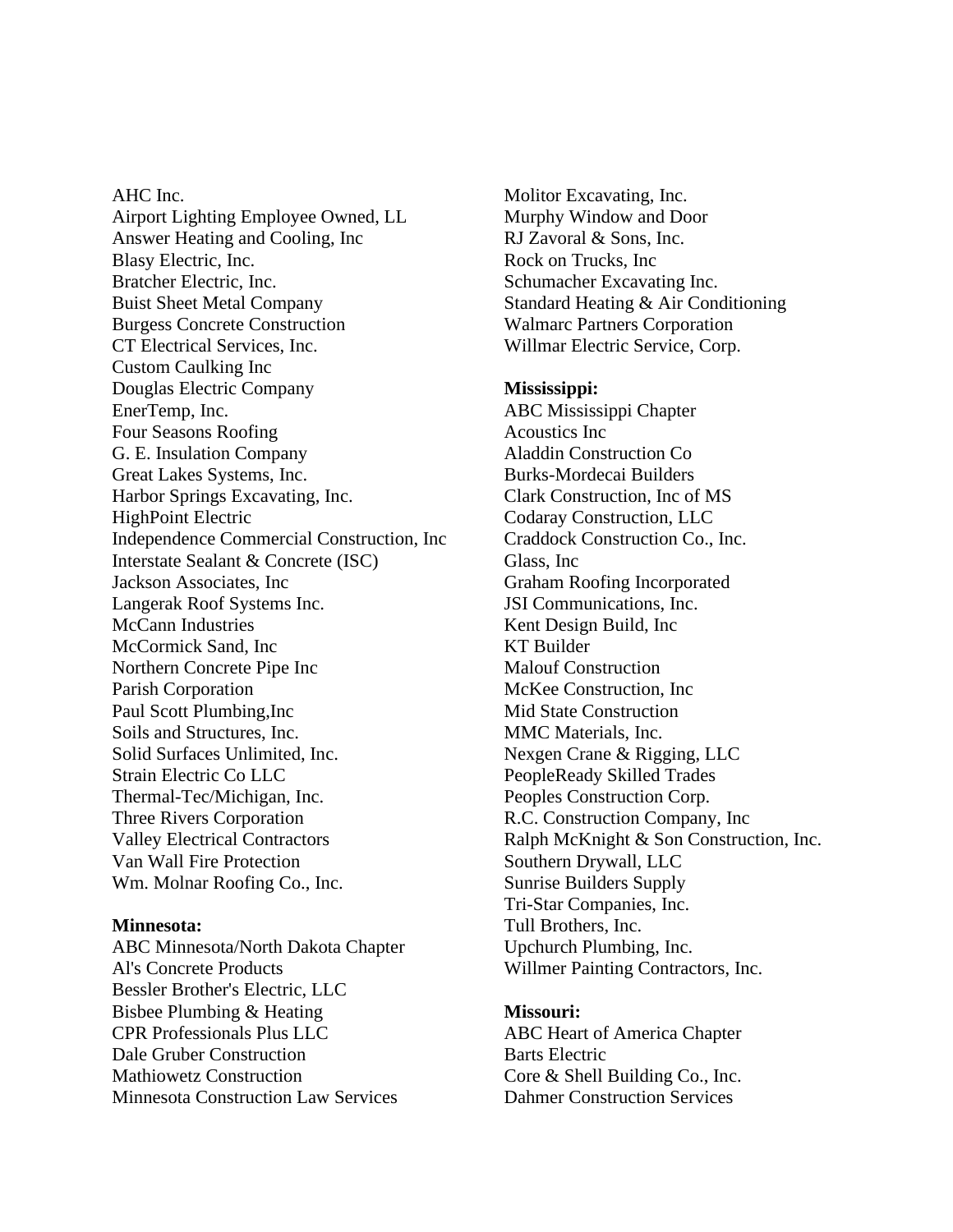Emery Sapp and Sons, Inc. Fatboy Electric, Inc. Fogel-Anderson Construction Co. Henry Miller Mechanical Hoffmann Brothers Heating Air Conditioning, Plumbing & Electrical HTH Companies, Inc. MegaKC Corporation MME INC., Mid Missouri Electric QuesTec Mechanical Thermaltech, Inc.

## **Nebraska:**

ABC Nebraska/South Dakota Chapter Hawkins Construction Company Ironhide Construction McCoy Roofing, LLC Omaha Door & Window Co., Inc. ServiceOne Watts Electric Company Willmar Electric

# **Nevada:**

ABC Nevada Chapter Capital Glass, Inc. Civil Werx Cleveland Construction & Design Communication Electronic Systems Martin Harris Construction Pete King Commercial LLC

# **New Hampshire:**

ABC NH/VT Chapter Air Solutions & Balancing Cameron's Home Center D L King & Associates, Inc. Damon Insulation Company Eastern Vent Systems Inc Fulcrum Associates, LLC M&M American Builders of NH, LLC Meridian Construction Corporation Methuen Construction Company, Inc. Metro Walls

Novel Iron Works, Inc Rose Steel, Inc Structural Associates, Inc. Wallboard Supply Company

## **New Jersey:**

ABC New Jersey Chapter A & B HVAC Services, Inc. Alpine Painting American Asphalt Co Apex Enterprises of Union Inc. Atlantic Coast Alarm ATT Sports Inc. Automated Access Systems Inc. BCA Insurance Group Belmont Construction Corp. Boardwalk Construction LLC BTW Enterprises, Inc. Commercial Flooring Solutions, LLC Complete Modular Services LLC Corbin Electrical Services, Inc. Cornerstone Masonry Const. Coronation Sheet Metal Co. DRK & Associates, Inc. Earle Asphalt Company Electri-Tech, Inc Esposito Electric Esposito Epoxy Installations LLC Gates Flag and Banner Glasstech Specialist, Inc. GMP Contracting LLC Independence Constructors, Inc. Integrated Construction Ent., Inc. K&D Contractors, LLC Levy Construction Co., Inc. Liberty Mechanical Contractors, Inc M&M Electrical LLC. Master craft Construction, Tile & Flooring Inc Millenium Fire Protection LLC Patriot Sawcutting Inc. Pharos Enterprises Pincus Elevator Co., Inc.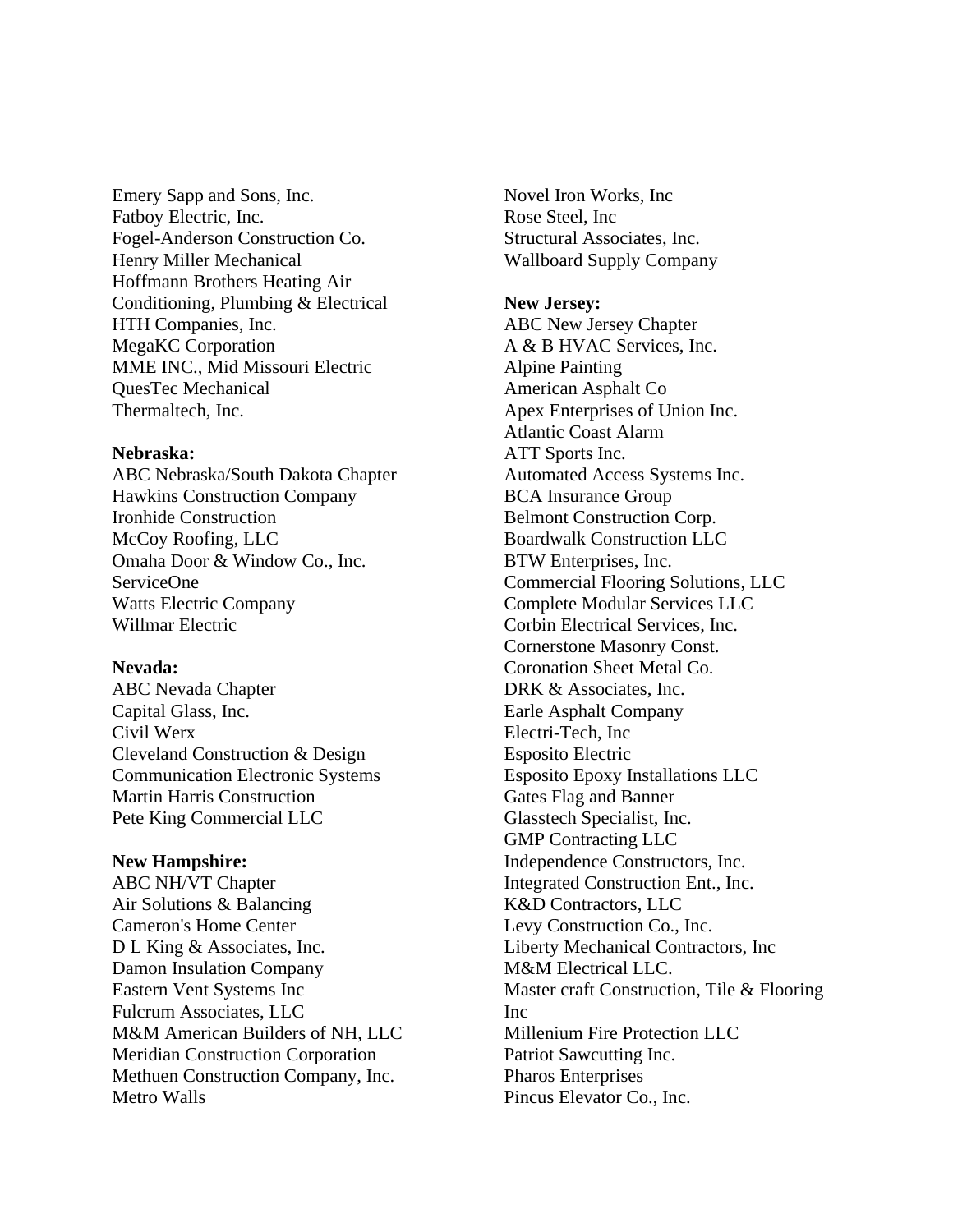Prominent Properties Sotheby's International Quality Sheet Metal R.D. Zeuli, Inc. R.S. Phillips Steel, LLC Rabco Equipment Corp Rapid Pump & Meter Service/Machinery Services Corp. Rice Associates Rigel Ent. Ronald Janney Electrical Contractor Inc. Rowe Electric, Inc. S&M Concrete Services, Inc. Shore Systems Group South Jersey Elevator SportProsUSA Strober-Wright Roofing Inc. Tars & Stripes Asphalt Maintenance Taylor Made Custom Cabinetry Traffic Lines, Inc. Tri Plex Industries Inc Tri-Steel Fabricators, Inc. Venus Tile & Marble LLC W.J. Gross, Inc. Walter R. Earle Corp. Walzer Roofing Co., Inc. West Carpets W.J. Wallace Paving, Inc. Yannuzzi Group Inc

#### **New Mexico:**

ABC New Mexico Chapter AnchorBuilt Inc. BLP, LLC Daniels Insurance, Inc. Del Rio Enterprises, Inc. GarVin Construction, Inc. Keystone Realty Ltd Co Metal Craft Company Millers Inc. Morgan's Constructive Solutions LLC New Mexico Acoustics & Specialties Old Dominion Insulation / Firestopping Prime Builders

Scott's Fencing Co. Inc. SDV Construction Inc. Vital Consulting Group, LLC

**New York:** ABC Empire State Chapter 4 Power Now Inc. AFSCO Fence Supply Co., Inc. American Energy Care, Inc. Amherst Sealer, Inc. Burns Brothers Concrete Const. Corp. Chesterfield Associates, Inc. Commercial Interiors, Inc. Coverco, Inc. Crisafulli Bros. Plumbing & Heating **Contractors** Demco New York Corp DiMarco Constructors LLC E.C. Contracting Inc Engasser Construction Corp Evolution construction services LLC FG Rayburn Mason Contractors, Inc. GMR Associates, Inc. Goldberg Segalla, LLP Gralan Corporation Gypsum Systems, LLC Hartcorn Plumbing & Heating Hudson Meridian Construction Group Lancaster Development, Inc. McPherson Builders, Inc. Murray Roofing Neave Painting Corp Northeast Diversification Inc. Oneonta Block/Duke Concrete Products Power & Construction Group, Inc. Purcell Construction Corp. Pyramid Air Conditioning, Inc. Radec Electric Robinson Paving Inc. S&L Specialty Construction South Fork Asphalt Southern Tier Insulations Standard Fire Suppression Corp.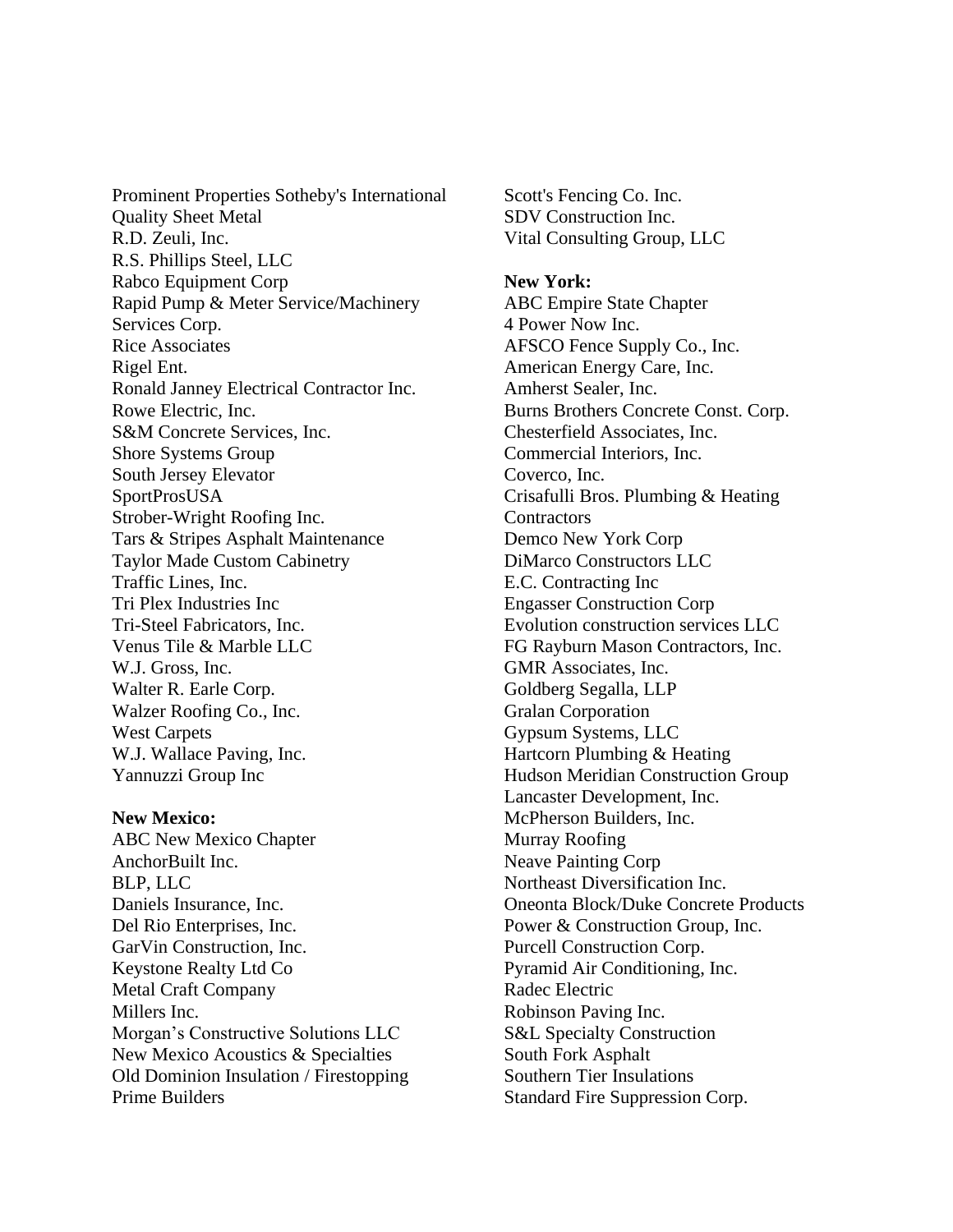Superior Plumbing T. McElligott Mechanical Tioga Construction Co. Upstate Roofing & Painting Villager Construction, Inc. W. M. Schultz Construction, Inc. Window Specialist Inc. Wittburn Enterprises, Inc. Woodcock and Armani

## **North Carolina:**

ABC Carolinas Chapter BuildingPoint SouthEast CADET Construction Company Catalyst Construction Choate Construction Company Colter Electric Consolidated Electrical Distributors Inc David Allen Company DGC Glass Systems, LLC Doggett Concrete Construction Gaylor Electric Hamlin Roofing Company ONCORE Construction Consulting Group Protégé Staffing Inc Samet Corporation Sears Contract, Inc. SPC Mechanical Starr Electric Company, Inc. W.M. Jordan Company

#### **North Dakota:**

ABC Minnesota/North Dakota Chapter Oxentenko, Inc.

#### **Ohio:**

ABC Central Ohio Chapter ABC Northern Ohio Chapter ABC Ohio Valley Chapter Advanced Industrial Roofing, Inc. Airtron Inc. AKA Construction, Inc. Approved Plumbing Co.

Assured Partners Core Crew Craftsmen Resources LLC Gutknecht Construction Company H.A. Dorsten, Inc. Innovative Mechanical Jeff The Plumber Inc. King Electrical Services, Inc Lang Masonry Contractors Martin Painting & Coating Col McAndrews Windows and Glass Messer Construction Midwest Maintenance, Inc Ohio Electric Services Ohio Valley Electrical Services, Inc. Reddy Electric Company RJ Martin Electric **SiteWORX** Sollmann Electric Co. Steingass Mechanical Tecta America Zero Co., LLC Triec Electrical Services United Group Services Vaughn Industries, LLC Wilcon Corporation

## **Oklahoma:**

ABC Oklahoma Chapter Baker Brothers Electric Concrete Services Corporation Contract Drapery & Blind Inc Lighthouse Electric, LLC / Lighthouse Integrated Systems Newave Solutions LLC Securian Advisors MidAmerica, Inc. Sherwood Construction Co., Inc. Thompson Construction Inc York Electronic Systems

# **Oregon:**

ABC Pacific Northwest Chapter AMW Inc. Columbia Drywall Systems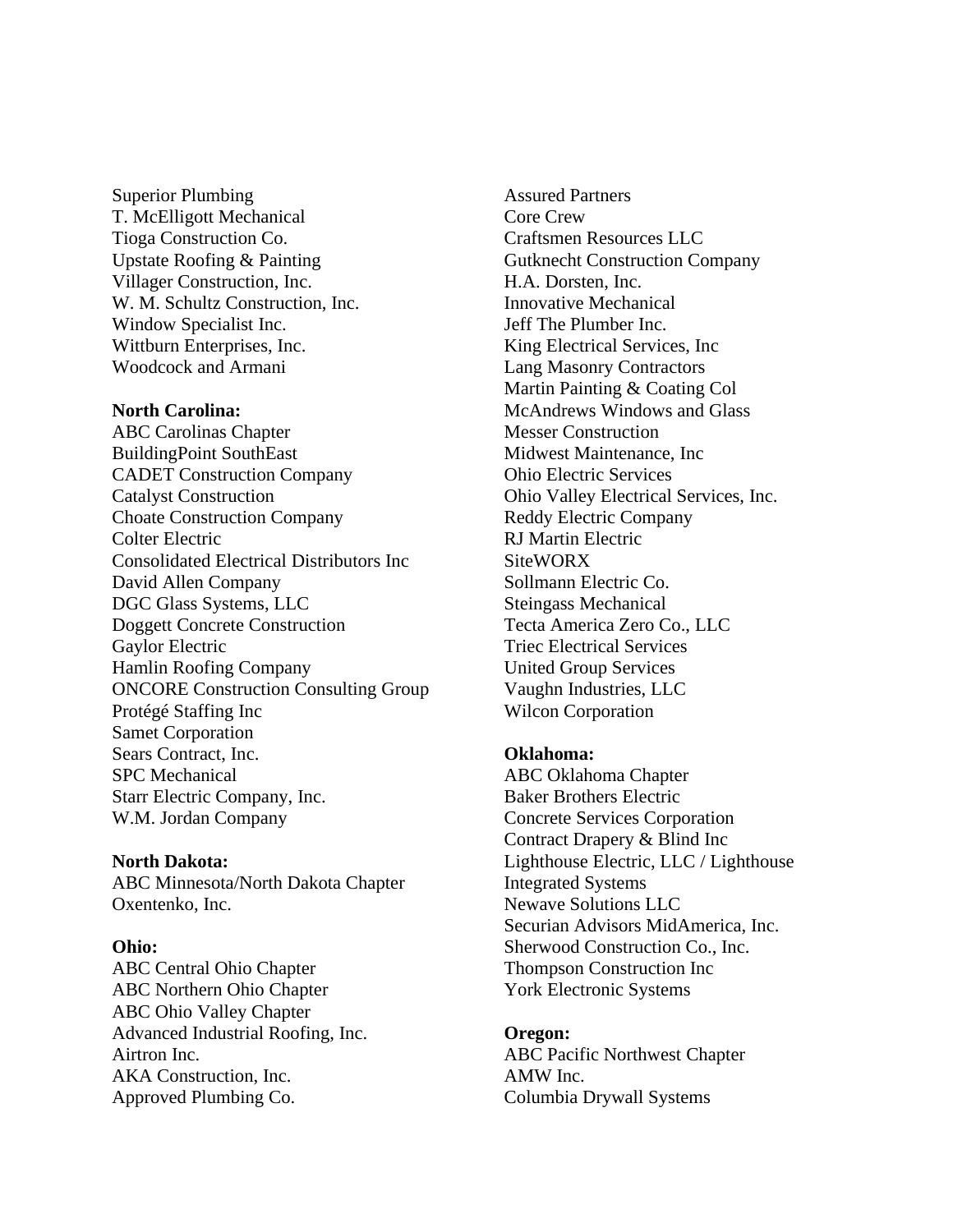Gaylor Electric Hunter-Davisson, Inc. Hydro-Temp Mechanical Interstate Roofing North Santiam Paving Co Superien Tech

## **Pennsylvania:**

ABC of Pennsylvania ABC Central PA Chapter ABC Eastern PA Chapter ABC Keystone Chapter ABC Western PA Chapter 43rd Street Concrete Co. A. J. Trunzo, Inc. A. Pickett Construction, Inc. Air Dynamics HVAC Allan Myers, Inc. Alleghany Industrial Insulation Co. American Fence & Flag Americn Asphalt Paving Co. Arrow Electric Inc Arthur Funk and Sons Asphalt Maintenance Solutions, LLC B.R. Kreider & Son, Inc. Benchmark Construction Company Bill Gillespie Electric, Inc. Brechbill & Helman Construction Co Inc Brendan Stanton Inc. Chronos Construction Staffing Cohen Seglias Pallas Greenhall & Furman PC Colonial Electric Service Inc. Contractor Benefits Group, LLC CV Services, Inc Deep Run Aquatic Services Inc Deiter Bros. E&G Concrete Eastern Elevator Service & Sales Co. Engles and Fahs, Inc. Fairchild Brothers, Inc Flyway Excavating, Inc. Gehman Design Remodeling

Gillespie Electric, Inc. Guy M. Cooper, Inc. H.L. Wiker, Inc Harmon & Davies, P. C. Hartman & Hartman, Inc Hayden Power Group HighTec HVAC Highway Materials, Inc. J.E. Scholtz Custom Millwork, Inc. James Craft and Son, Inc. J.J. Hauser & Sons John E. Fullerton, Inc. John Spearly Construction inc. K.L. Tyndale, Inc. Lancaster County Timber Frames, Inc. Leonard S. Fiore, Inc. M&W Precast, LLC Meadow Valley Electric Merlin Business Communications, Inc. MVE Group Inc Orleans Technical College Paintech, Inc. Pelet's Welding, Inc. Poole Anderson Construction Pyramid Construction Services R. L. Reppert, Inc. Ralph E Tolbert Masonry Inc. Richard B Souder Masonry Inc Richard L Sensenig Co. Riley Inc. Scherer Outdoor lighting Schlouch Incorporated Sentry Fire Protection, Inc. Solveson Contracting Inc Spectra Contract Flooring SSC Distributors Inc. Stief Concrete Work, Inc. Stone Hill Contracting Co., Inc. Stuebner, Inc. Sunrise Commercial Contracting Tekrins Inc The Farfield Company The Kaiser-Martin Group, Inc.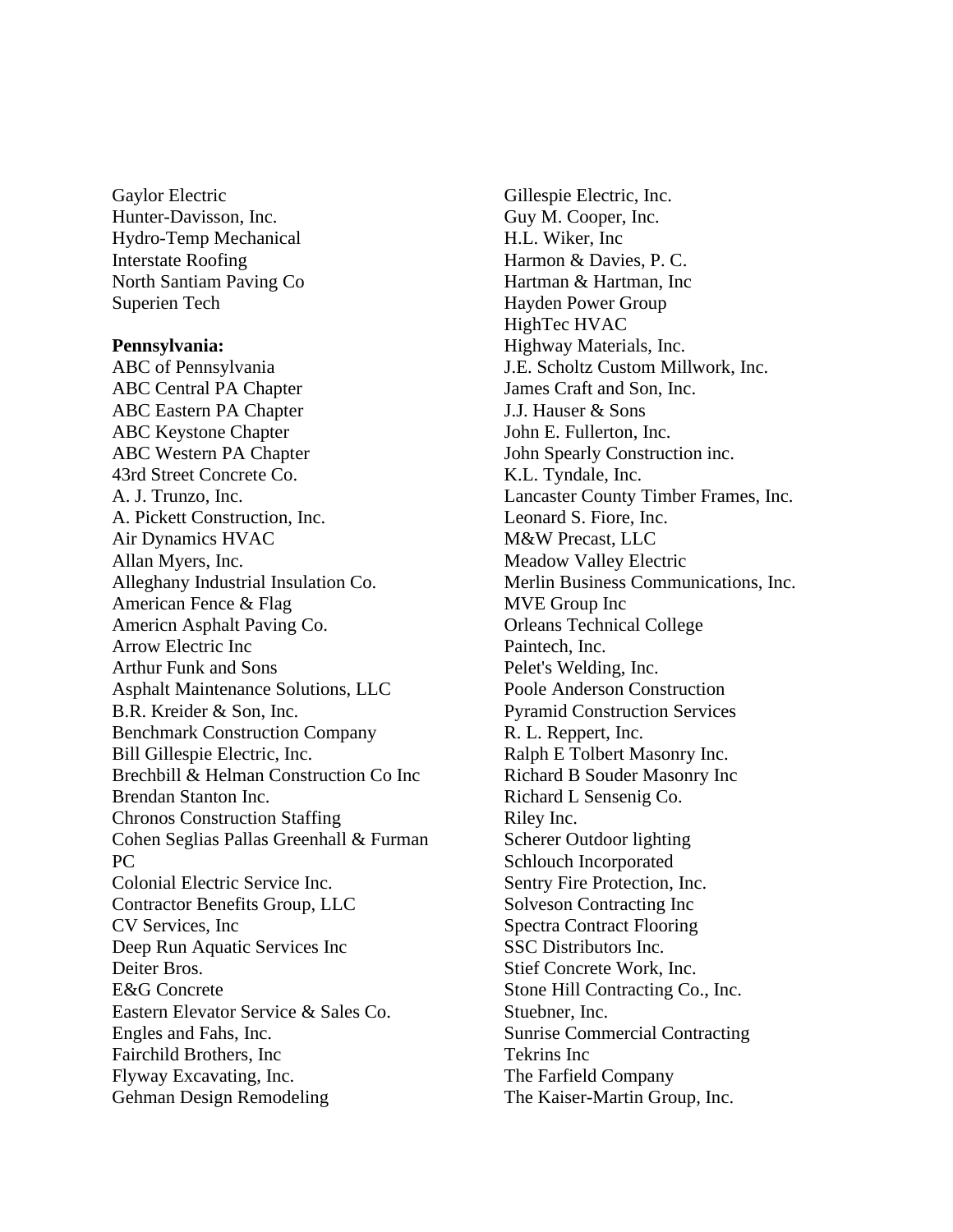The Tri-M Group LLC Thompson Masonry Contracting Co Inc Vision Mechanical Inc Westmoreland Electric Services, LLC Worth & Company, Inc. Zartman Construction, Inc

## **Rhode Island:**

ABC Rhode Island Chapter American Tele-Connect Services, Inc. Cam HVAC & Construction Inc. Hareld Glass Co., Inc. Nadeau Corporation New England Drywall Co. Inc Pierce Atwood LLP Robert F. Audet, Inc.

# **South Carolina:**

ABC Carolinas Chapter Boyer Commercial Construction, Inc. Cely Construction Company, Inc. Century Glass Crawford Sprinkler Co., of SC Inc. Duncan Parnell Inc Landmark Construction McClam & Associates Inc. McCrory Construction Schnabel Engineering Starr Electric Company, Inc.

# **South Dakota:**

ABC Nebraska/South Dakota Chapter

#### **Tennessee:**

ABC Greater Tennessee Chapter ABC West Tennessee Chapter Acoustics & Specialties, LLC Bell & Associates Construction, LLC Bluff City Waste Services Brasfield & Gorrie, LLC Buck Overby Construction, Inc. Chris Woods Construction Co., Inc. Chuck Hutton Chevrolet

Commercial Interior Finishes Concrete Pump Partners CORPRO CPR, LLC Dale & Dale Inc. Datacomm Services Corp Denham-Blythe Company, Inc. Dennis Electric Inc Dillard Door & Security, Inc. DWC Construction Co., Inc. Elite Iron Works, LLC Enterprise Electric FL Crane & Sons Gaylor Electric Glenn E Mitchell & Co Inc. Grinder, Taber, & Grinder, Inc. Grinder-Haizlip Construction Co. Inc. Hensel Phelps Hudspeth Benefits Group Ironsmith Fire, LLC Joyner Electric LLC LaGasse Construction Inc. Landscape Aficionado Marcum LLP Mechanical Systems Company, LLC Montgomery Martin Contractors, LLC OSB Services LLC Painting Unlimited Pat's Pro Cut Patton & Taylor Construction Company Pavement Restorations, Inc. Pitman Glass Company Premier Design Build Pride Industries, Inc Pyramid Electric, Inc. Shoffner Kalthoff Mechanical Electrical Service Co Smith-Doyle Contractors, Inc. Stowers Machinery SUMMIT Constructors, Inc. The Parkes Companies, Inc. The Southern Co. Volunteer Electric Wade Electric Co Inc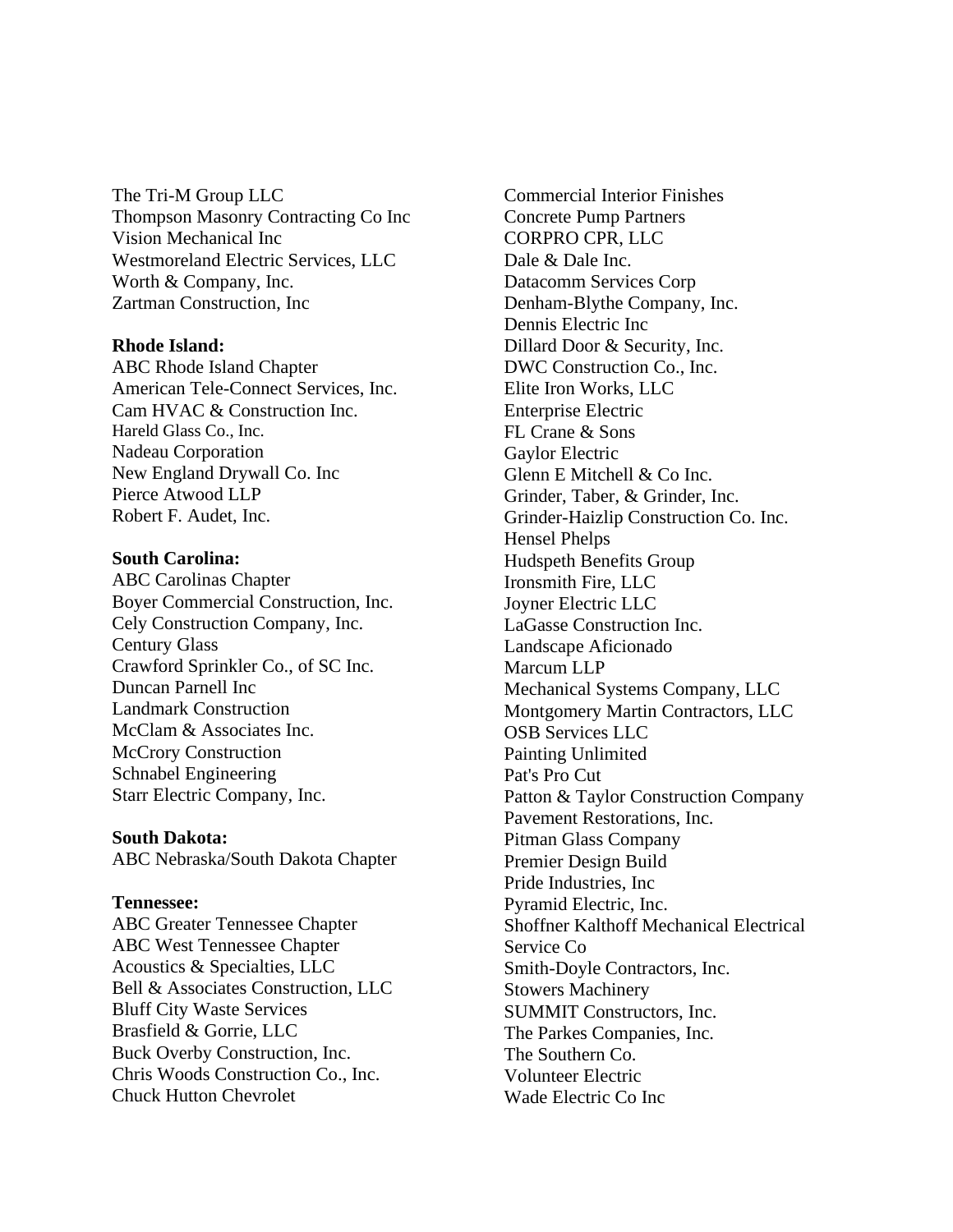Wagner General Contractors, Inc. Zellner Construction Services, LLC

# **Texas:**

ABC of Texas ABC Central Texas Chapter ABC Greater Houston Chapter ABC South Texas Chapter ABC Southeast Texas Chapter ABC Texas Coastal Bend ABC Texas Gulf Coast Chapter ABC Texas Mid-Coast Chapter ABC TEXO, The Construction Association 360 Electrical Contractors, Inc. Alpha Building Corporation American Constructors Analytical Testing of Texas, Inc ANDRES Construction Services Austin Commercial, LP Central Electric Ent & Co Claypoole Group Coastal Welding Supply Cooper Services Correct Electric Inc Cummings Electrical Dawson's Recycling & Disposal Dealers Electrical Supply Dee Brown, Inc Epoxy Design Systems, Inc. EVCO Hardware Fast Track Specialties LP FlexCo Construction, LLC Force Corporation Griesenbeck Architectural Products, Inc. Haley Greer Inc Harvey Builders Hensel Phelps International Mechanical Services, Inc. ISC Constructors, LLC Joslin Construction Kauffman Company Keller North America Leonard Contracting

Locke Solutions Lonesome Coyote Ranch, LLC Mirage Industial Group MK Marlow Company National Roofing Partners NTD Mechanical Pebcor Corporation dba Big D Metalworks. Polk Mechanical Company Prism Electric, Inc. Prosperity Bank RPM Services Inc SBB Marketing Slack & Co. Contracting, Inc. Smart Group Houston Stone and Stone LLC TDIndustries, Inc. The Compliance Alliance LP Titus Electrical Contracting, LP Weber Group Advisors

#### **Utah:**

ABC Utah Chapter B.K. Drywall, Inc. Big D Construction Coates Electrical and Instrumentation Inc. Greene's Inc. Hensel Phelps J & M Steel Solutions, Inc. Jack B. Parson Companies K&L Acoustic and Drywall K&S Plumbing Kapp Construction & Development Co Inc Lakeview Rock Products Pete King Commercial Randy Marriott Construction Company Sinc Constructors Co. Thurgood Excavating

**Vermont:** ABC NH/VT Chapter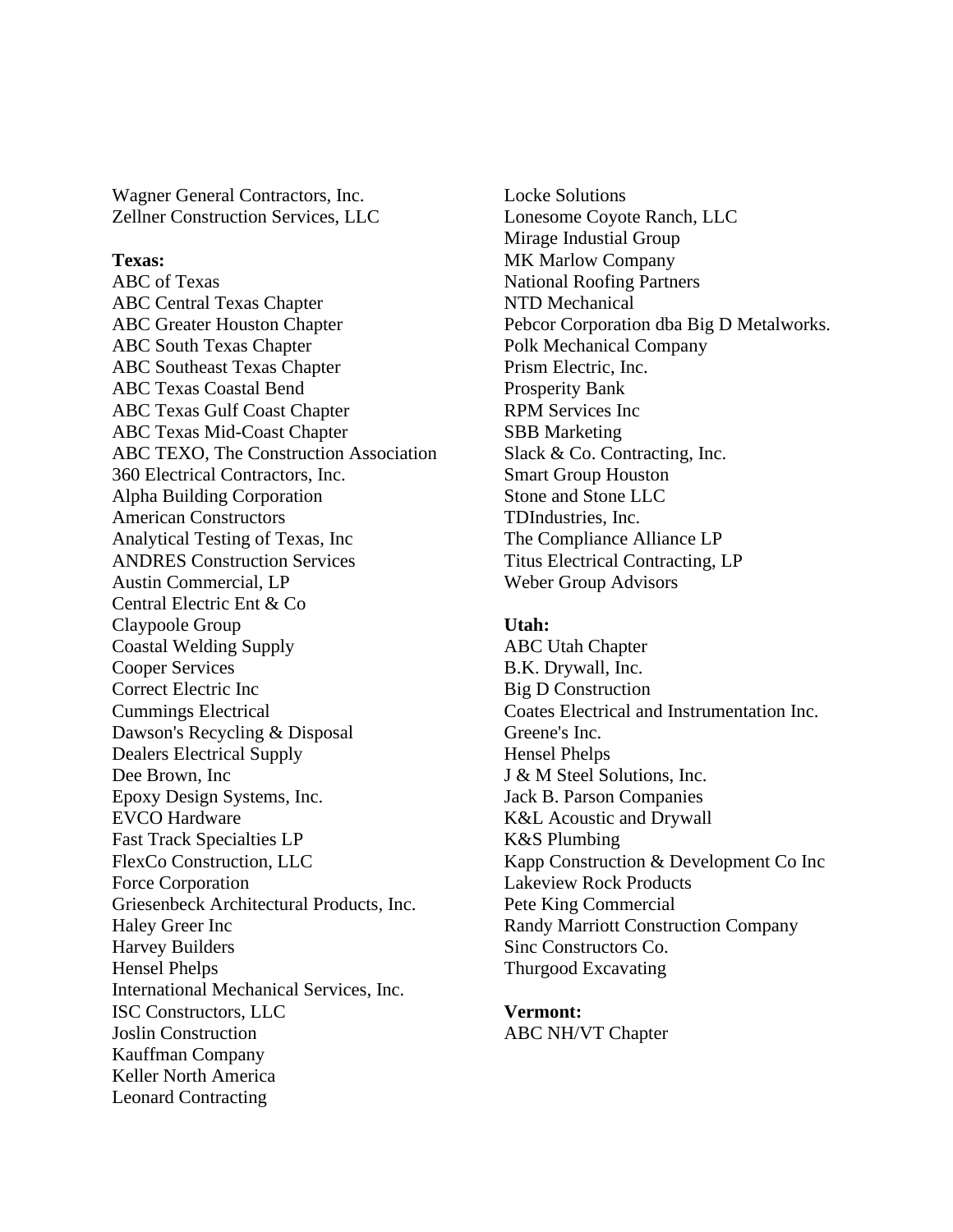#### **Virginia:**

ABC Virginia Chapter AIM Services, Inc. Atlantic Constructors, Inc. Bay Electric Co., Inc. Branch Builds Brite Electric Capital Interior Contractor Christopher Consultants Colonial Webb Contractors Co. Cozen O'Connor Design Glazing Concepts, LLC EMC Mechanical Services Heartland Construction Hensel Phelps Jim Corridon Electric Company Inc. Joint Forces Construction LLC JRC Mechanical LLC K&G Financial Laurita Inc. Leebcor Services, LLC Lincoln Property Company M&E Contractors, Inc. MEB General Contractors, Inc. ML Bell Construction Old Dominion Insulation Pillar Construction, Inc. Power Electric Company Power Labor Scaffolding Solutions, LLC Scott-Long Construction Shibley Enterprises, Inc Shickel Corporation SMC Concrete Construction, Inc. Southeastern Mechanical, Inc. Stilwater Construction Group, LLC TIW Group Virginia Stucco W. M. Jordan Company, Inc. Weider Contracting

#### **Washington:**

ABC Inland Pacific Chapter ABC Western Washington Chapter AM Exteriors LLC Andgar Corporation Artistic Drywall Textures, Inc. Avara Construction, Inc. CHG Building Systems, Inc Cline's Air Conditioning Service Commercial Construction Specialty, Inc. Cornell Plumbing & Heating Inc Dahl Glass Davis Door Service, Inc. DIVCON, Inc. DSI Construction Inc Ellsworth builders.inc Evergreen Refrigeration, LLC Faber Construction Finnoe Design LLC Firepower, Inc. Gregory, Dill & Company Insulation Specialists, Inc IRS Environmental of WA J Linder Painting LLC Keithly Electric Company Knight Const. & Supply, Inc. Preferred Electric Primac Electric LLC R&R Heating and Air Conditioning Robs Electric, Inc. S&S Concrete Const., Inc. Saybr Contractors, Inc. Skis painting Spokane Acoustics, Inc. Testcomm, LLC Vertical Options Elevator Services, LLC VP Peri Painting Company Western States Steel & Fab. Inc.

**West Virginia:** ABC West Virginia Chapter A.J. Burk, LLC Bear Contracting